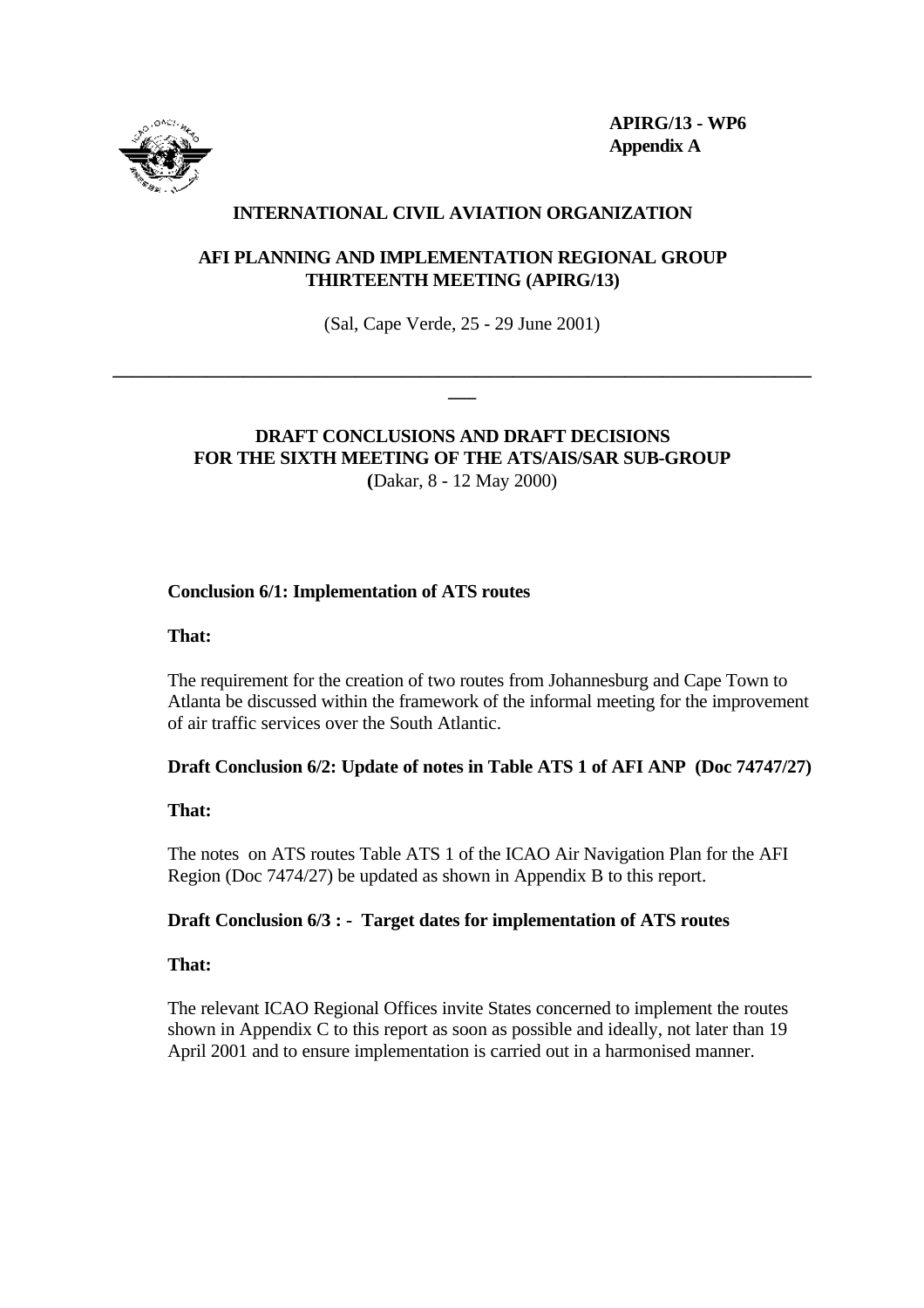# **Draft Conclusion 6/4: Co-ordination meeting between Algeria, Libya and Tunisia**

### **That:**

The proposal for the deletion of ATS routes/ route segments of UR 986 and UG623 be discussed within the framework of bilateral meetings to be organized under the aegis of ICAO, pursuant to AFI/7 RAN Meeting Conclusion 5/9.

# **Draft Conclusion 6/5: Informal meeting between Algeria , Morocco and Senegal**

## **That:**

An informal co-ordination meeting be organized under the aegis of ICAO between Algeria, Morocco and Senegal to explore ways and means of addressing problems associated with aircraft straying into Alger FIR (prohibited area P64) at point BULIS.

## **Draft Conclusion 6/6: Implementation Planning Meeting on Asmara FIR**

## **That:**

The proposals made by Eritrea for the enhancement of air traffic services within Asmara FIR be discussed within the framework of the proposed implementation planning meeting called for by the ICAO Council as a result of the approval on 8 March 2000, for the establishment of the Asmara FIR.

# **Draft Conclusion 6/7: Implementation of ATS route UM 114**

### **That:**

ASECNA, Nigeria, Ghana and IATA meet under the auspices of ICAO to agree on the final alignment and implementation of RNAV route UM 114.

### **Draft Conclusion 6/8: Implementation of the Area Control Service**

### **That:**

States which have not yet done so, implement Area Control Service in accordance with the priorities set out in APIRG/12 Conclusion 12/20, not later than 19 April 2001.

# **Draft Conclusion 6/9: Implementation of ATS/DS circuits plan**

### **That:**

States concerned implement as a matter of priority the non-implemented ATS/DS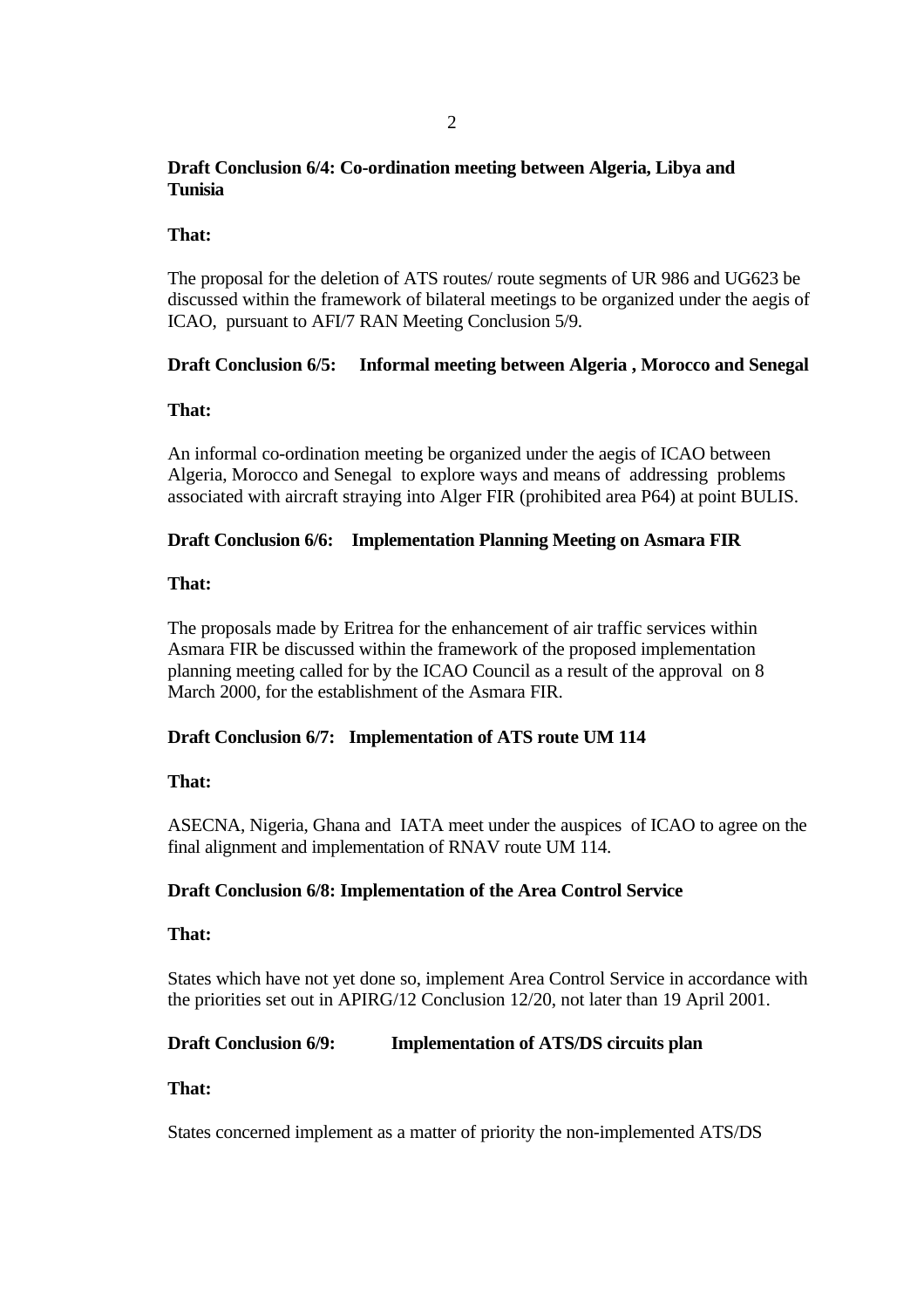3

circuits at Appendix D to the report on Agenda Item 4 by 22 February 2001.

## **Draft Decision 6/10: Follow-up action by the COM Sub-Group**

### **That:**

The COM Sub-Group pursue the intent of AFI/7 RAN Meeting Recommendations 5/24 and 9/8 and APIRG/12 Conclusion 12/15.

# **Draft Conclusion 6/11: ACAS II Transition Period and Exemption process in the AFI Region**

### **That:**

The end of the transition period for the mandatory carriage of ACAS II be fixed to 1/1/2003 and that ICAO regional offices concerned be designated to coordinate those elements of ACAS II exemptions process in the AFI Region during the transition.

# **Draft Conclusion 6/12: Carriage and Operation of Pressure-Altitude Reporting SSR Transponders**

#### **That:**

The AFI regional supplementary procedures (Doc.7030) be amended to include the following procedures:

"All aircraft intending to fly in airspace Classes B to E carry and operate an SSR Pressure-Altitude reporting Transponder by 1 January 2003".

### **Draft Conclusion 6/13: AIC on the use of SSR Transponders.**

#### **That:**

ICAO invite States to publish the specimen AIC indicated at Appendix E to this report on the use of pressure-altitude reporting SSR Transponders as soon as the relevant amendment to the regional supplementary procedures (Doc.7030) is approved by the ICAO Council.

## **Draft Conclusion 6/14: Training of pilots and air traffic controllers on the use of ACAS.**

#### **That:**

States take appropriate action in order to provide the necessary training to pilots and air traffic controllers on the use of ACAS procedures.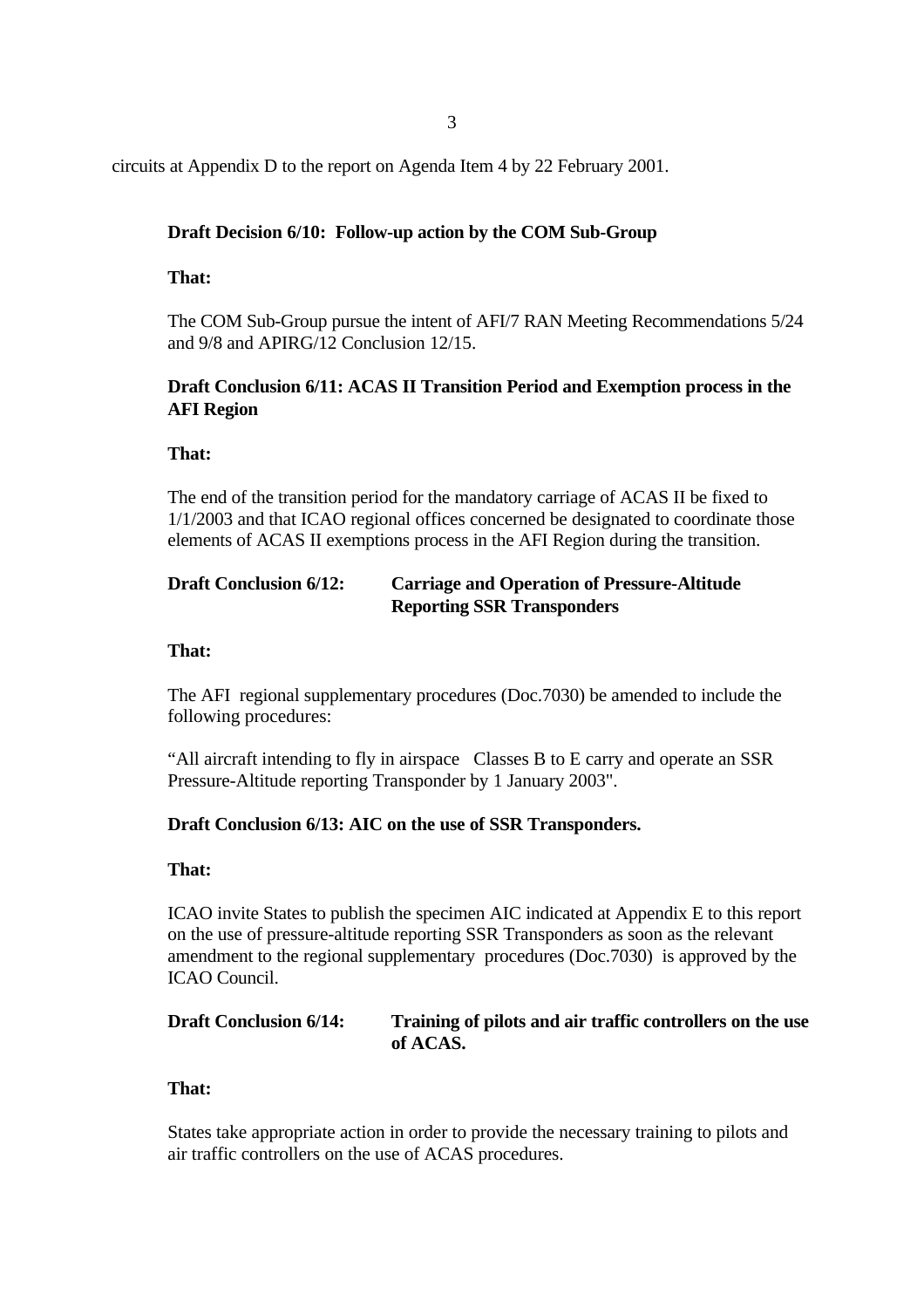# **Draft Conclusion 6/15: publication of ACAS and SSR Transponder requirements in national legislation.**

### **That:**

ICAO invite States to publish in their national legislation the appropriate guidance material for enforcement of awareness on ACAS II and pressure-altitude reporting SSR Transponders requirements.

### **Draft Conclusion 6/16: Publication of a draft AIC on ACAS II implementation.**

### **That:**

ICAO urge AFI States to publish as a matter of urgency, the AIC on ACAS II implementation as indicated in Appendix F to this report.

# **Draft Conclusion 6/17: Procedures on the use of ACAS II and Pressure-Altitude reporting SSR Transponders**

#### **That:**

ICAO give priority on the development of the procedures on the use of ACAS II and Pressure-Altitude reporting SSR Transponders.

### **Draft Conclusion 6/18: Review of airspace organization**

### **That:**

States be urged to take prompt action on the proposed changes to the airspace organization indicated at Appendix H to the Report on Agenda Item 6.

### **Draft Conclusion 6/19: Provision of air traffic services in the Upper Airspace**

### **That:**

In order to improve the provision of air traffic services in the upper airspace, this service be provided by the ACC/FIC responsible for that FIR.

**Draft Conclusion 6/20: Establishment and identification of significant points**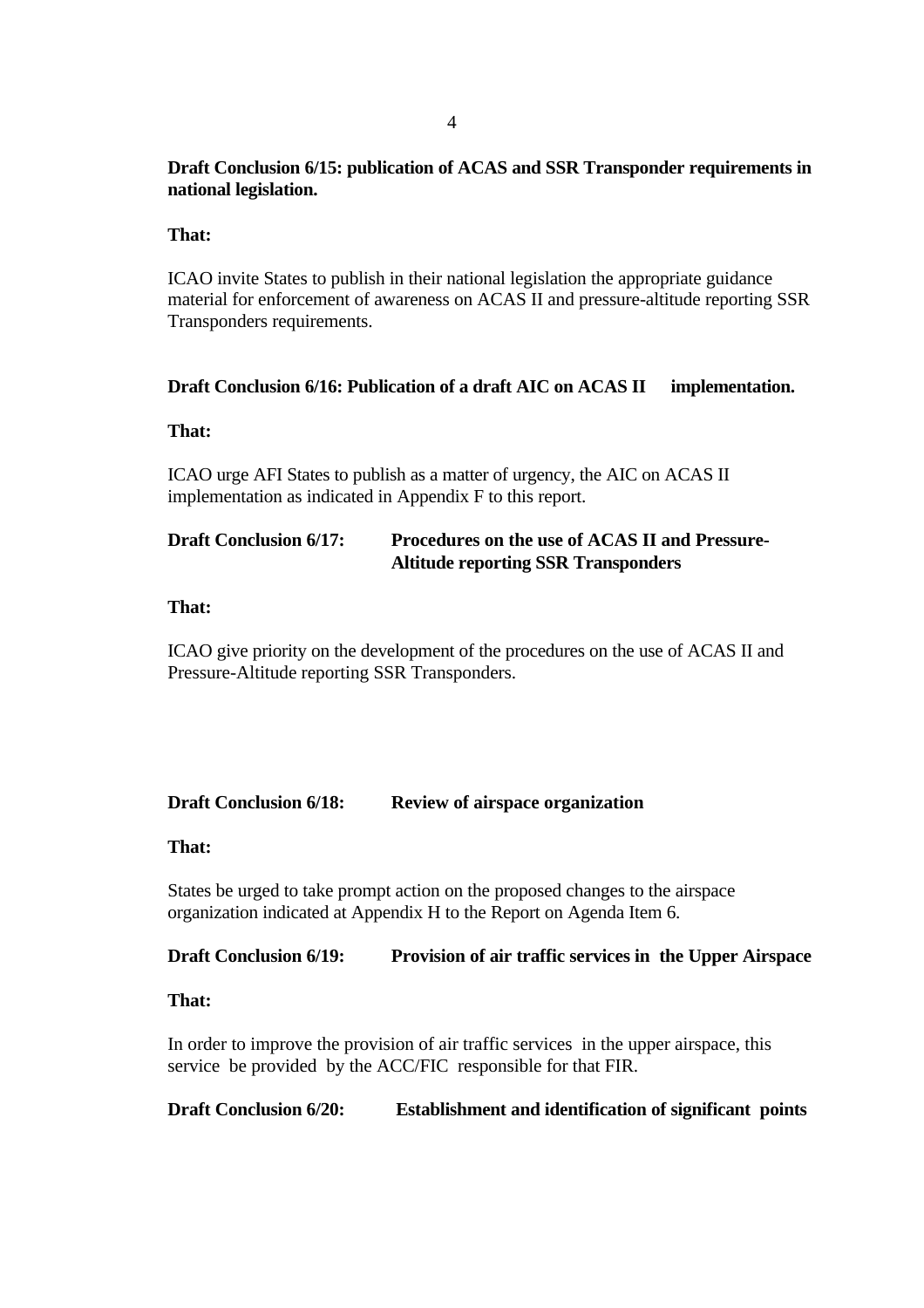## **That:**

While establishing significant and transfer of control and communications points, States follow the guiding principles governing the establishment and identification of significant points including transfer of control/communications points as indicated in the relevant ICAO Provisions (Appendix 2 of Annex 11, and ATS Planning Manual Chapter 4 and Assembly Resolution A32-14 Appendix N).

## **Draft Conclusion 6/21: Training of Air Traffic Controllers**

## **That:**

States be reminded to give high priority for conducting appropriate training/refresher training to Air Traffic Controllers in accordance with APIRG/12 Conclusion 12/22.

# **Draft Conclusion 6/22: Uniform application of ATS proficiency assessment and standard auditing procedures**

### **That:**

States be urged to expedite action on conclusion 12/23 of the APIRG/12 meeting using the guidelines indicated at Appendix G to the report of APIRG/12.

### **Draft Conclusion 6/23: Implementation of WGS-84 in the Region**

### **That:**

- a) States which have not done so, be invited to expedite action in order to implement the WGS-84 coordinates in the Region;
- b) ICAO be invited to assist in the transformation of the co-ordinates of the FIR boundary points in the AFI Region.

### **Draft Conclusion 6/24: Reduction of Longitudinal Separation**

### **That:**

States expedite action in order to implement 10 minutes longitudinal separation in the Region.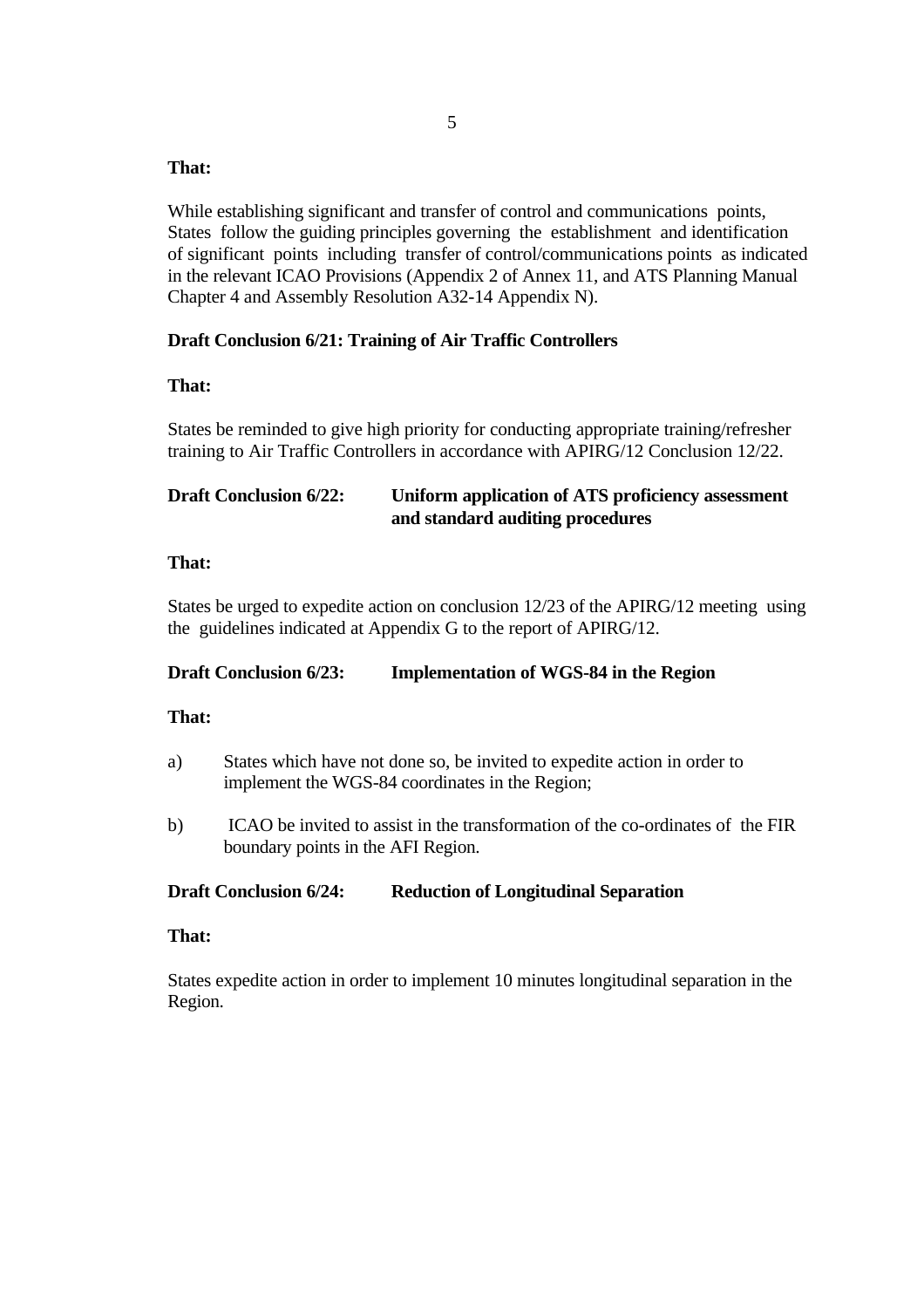# **Draft Conclusion 6/25: Implementation of the 10 Minute Longitudinal Separation**

### **That:**

The States that have not implemented the 10 minute longitudinal separation minima by 23 March 2000 as called for by APRIG/12 Rec 12/44, be reminded by ICAO to implement this requirement.

## **Draft Conclusion 6/26: Continuation of the Airspace Management Task Force**

## **That:**

The ATS Sub-Group keeps the Airspace Management Task Force as a dynamic forum in order to regularly address issues related to Airspace Management in the Region.

# **Draft Conclusion 6/27: Elimination of shortcomings and deficienciesin the AIS/MAP field**

## **That:**

As a first step towards the development and introduction of automated processes within their Aeronautical Information Services (AIS) infrastructure in the Region, States be invited to take urgent remedial actions aimed at the elimination of shortcomings and deficiencies which have been reported in the AIS/ MAP field in accordance with AFI/7 RAN Meeting Rec.12/30.

# **Draft Conclusion 6/28:Use of ICAO NOTAM Format**

### **That:**

States be invited to comply with the ICAO NOTAM Format in accordance with AFI/7 RAN Meeting Rec.12/7.

### **Draft Conclusion 6/29: AIP Amendment**

### **That:**

AIP amendments be published on a regular basis in accordance with AFI/7 RAN Meeting 12/5, and States refrain from carrying out hand amendments.

*Note: In case hand amendments are carried out, the complete list of concerned page(s)/section(s) of the AIP should be specified in the NOTAM.*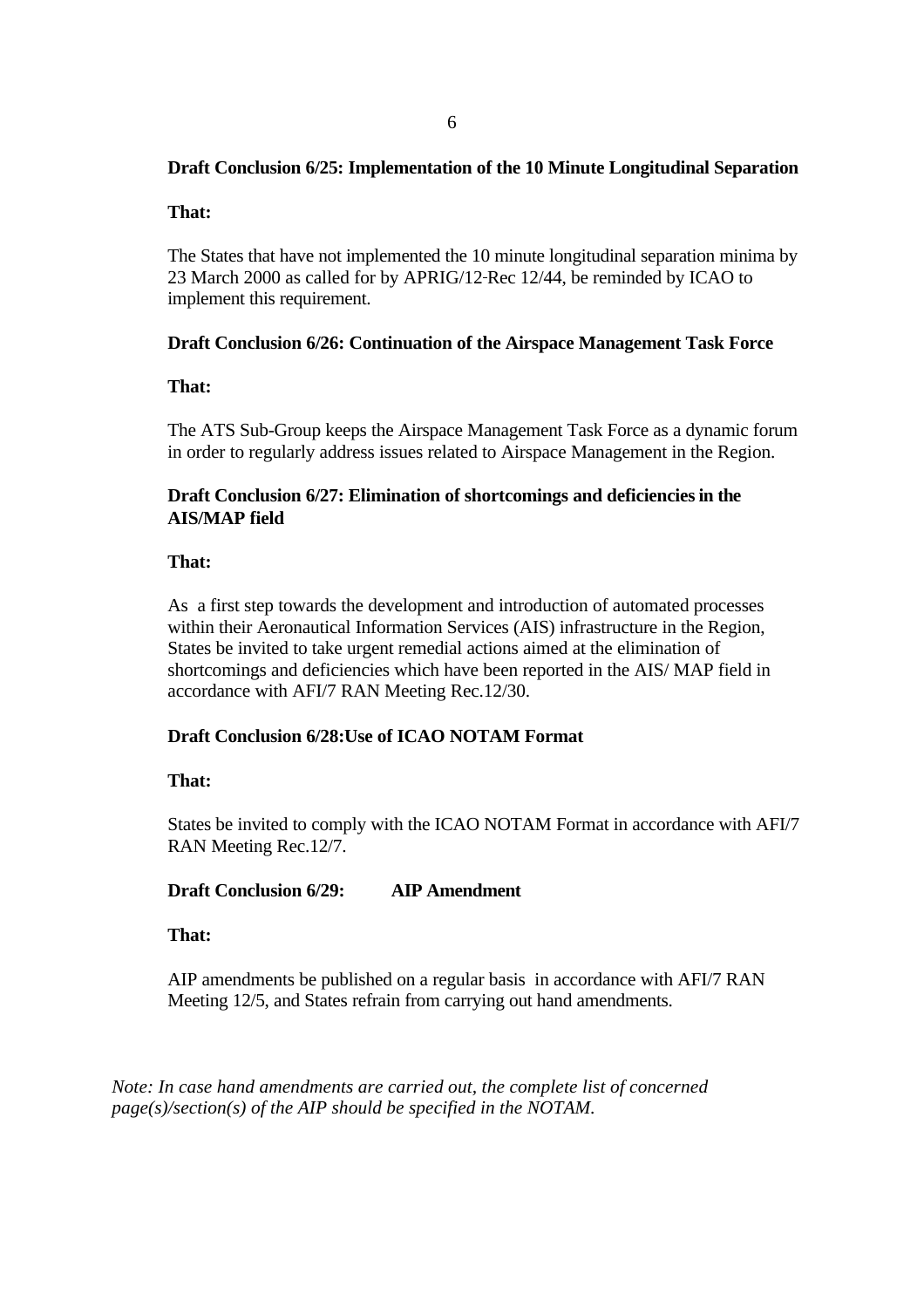#### **Draft Conclusion 6/30: Use of AIRAC cycle**

#### **That:**

- a) AIRAC procedures be complied with for the publication of information considered to be important from the operational point of view in accordance with AFI/7 RAN Meeting Rec.12/14;
- b) "trigger NOTAM" or NOTAM "AIRAC Nil" be used every 28 days in accordance with AFI/7 RAN Meeting Rec.12/10.
- *Note: Given the shortcomings in the mail distribution in the AFI Region, the use of extended 56 or 70 days advance notice is highly recommended.*

### **Draft Conclusion 6/31: AIS Automation Strategy**

### **That:**

States be urged to achieve automation of the various components of the Integrated AIS system and proceed with automation in accordance with the following phases:

- Automation of aeronautical information of temporary nature (NOTAM/PIBs and AIP Supplements);
- automation of other elements of the Integrated Aeronautical Information Package (AIP, AIP Amendments, AIC's) etc.)

# **Draft Conclusion 6/32: AIS rationalization and establishment of Regional AIS System Centres (RASC) and National AIS System Centres (NASC) in the AFI Region**

#### **That:**

The rationalization of the AIS in the AFI Region and the establishment of Regional AIS System Centres (RASC) and National AIS System Centres (NASC) is carried out in order to upgrade the efficiency and quality of the aeronautical information and its dissemination in accordance with AFI/7 RAN Meeting Rec.12/39. To achieve this:

- States be urged to complete the questionnaire at Attachment A to the Report with a view to collect information to be used for the development of the topology *(Number and RASC location)*, which will be proposed for the AFI Region;
- *Note: The RASC choice should take into account, inter alia, the existing facilities in the States and existing networks in the region as well as some technical criteria. (A Preliminary list of these criteria is shown at attachment C). The number of RASC*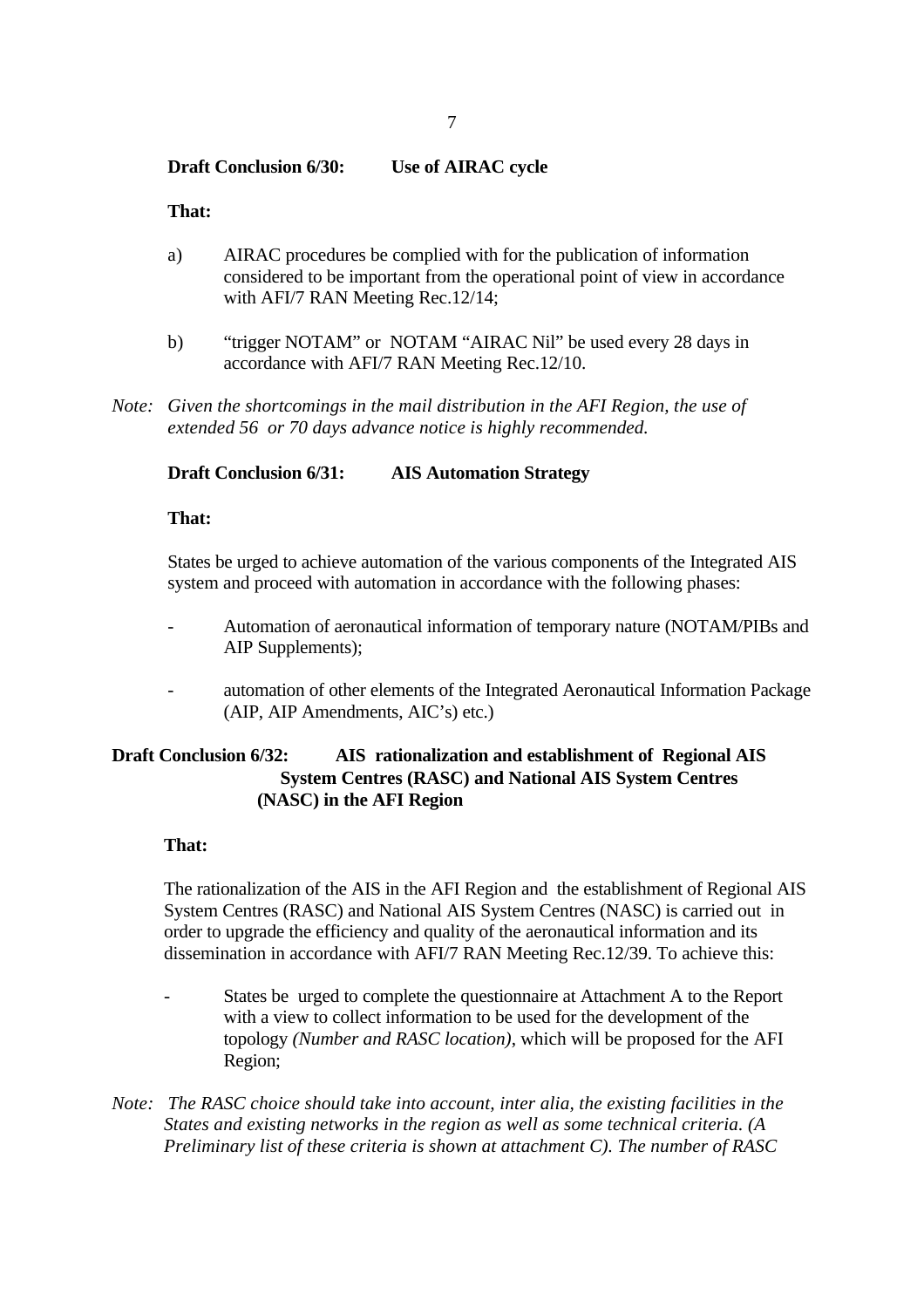*should, as far as possible, be kept to a minimum*.

 - Once the topology has been approved, a phased implementation plan be developed for the establishment of an Integrated Regional automation AIS System in the AFI Region.

*Note: States attention is drawn on the level of commitment required to develop this implementation plan.*

### **Draft Conclusion 6/33: Intra and Inter-Regional Co-operation in the AIS/MAP**

#### **That:**

The various experiences in the States of the AFI Region and adjacent Regions in the field of AIS/MAP automation be taken into account in any regional approach to automation.

# **Draft Conclusion 6/34: Development of an international standardized model for the exchange of electronic aeronautical information/data**.

#### **That:**

ICAO expedites the adoption of an international standardized model for the exchange of electronic aeronautical information/data.

## **Draft Conclusion 6/35: Training in AIS/MAP field**

### **That:**

- a) ICAO organize seminars/workshops on the following subjects:
	- AIS/MAP automation;
	- Implementation of a quality management system (ISO 9002) in the AIS/MAP field.
- b) States be urged to give high priority to the training of AIS/MAP personnel in accordance with AFI/7 RAN Meeting Recommendations 12/1 and 12/3.

### **Draft Conclusion 6/36: Communications means**

### **That**:

a) In order to supplement the AFTN network *(to cater for AFTN limitations)*, States be invited to resort to the use of telecommunications multi-modal means as a backup in accordance with APIR/12 Con.12/27;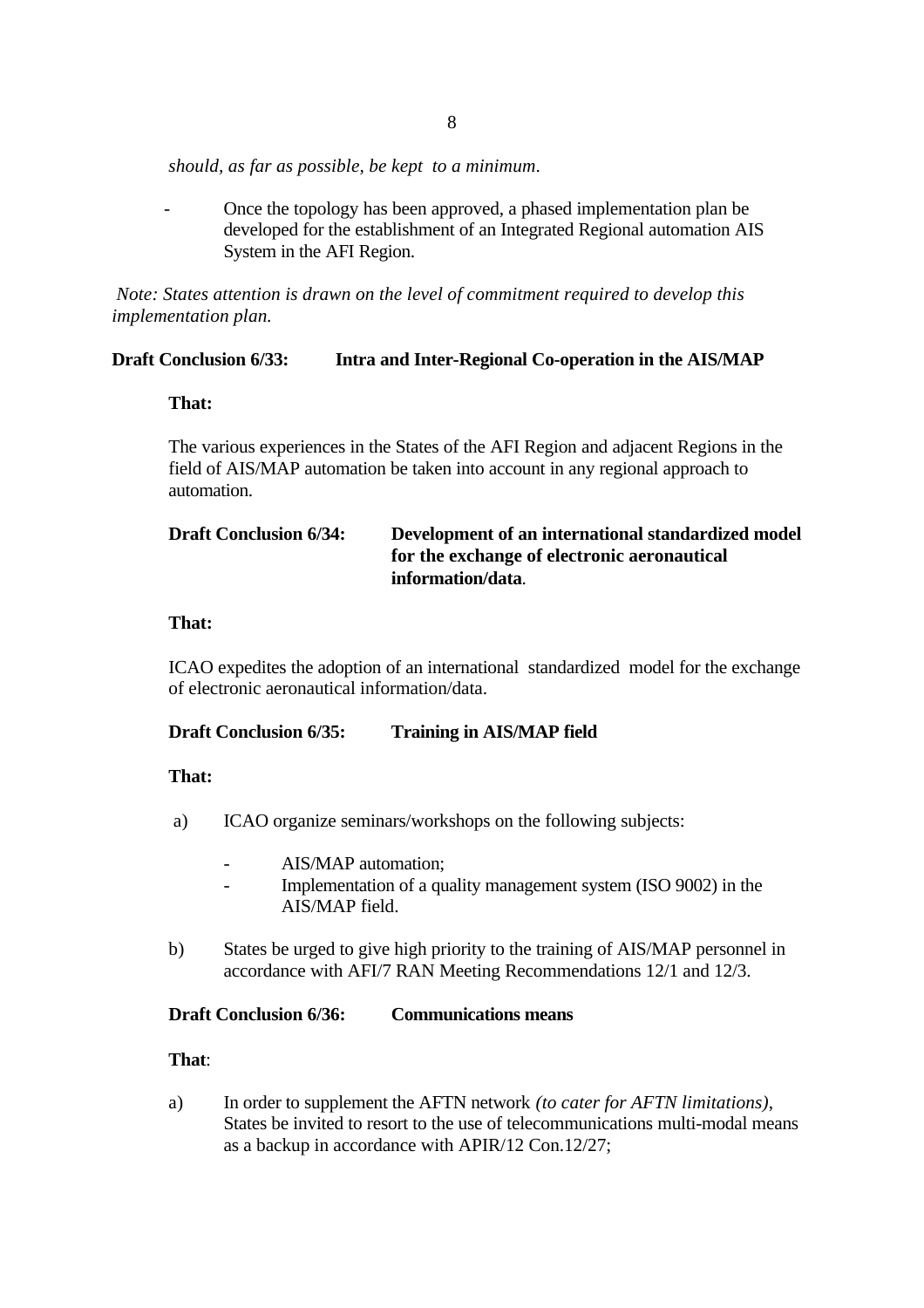- b) SADIS could be used for the broadcast of aeronautical charts and AIP Supplements; and
- c) Use of other means of communications taking into account related costs, integrity, availability and reliability should also be explored(Internet (TCP/IP6 etc..)
- *Note: Such means should enable the dissemination of aeronautical charts, AIP Supplements, schemes, etc...)*

# **Draft Conclusion 6/37: Continuation of the AIS Automation Task Force activities**

#### **That:**

The AIS Automation Task Force should undertake further work in accordance with its Terms of Reference, guiding principles and criteria indicated at Attachments A, B and C for the completion of the tasks.

# **Draft Conclusion 6/38 - AIP in its new format and World Aeronautical Chart (WAC) 1: 1 000 000 - ICAO**

#### **That :**

- a) States which have not done so, develop and produce as soon as possible their aeronautical information publication (AIP) in line with the new restructured format as specified in Annex 15 and in compliance with the guidance material in the AIS Manual (Doc.8126), Appendix H.
- b) States request ICAO for assistance , if necessary, with respect to a) above.
- c) The attention of States concerned be drawn to the fact that States which had previously the responsibility for producing the relevant sheets of the World Aeronautical Chart of ICAO at 1/000 000, are no longer able to continue producing the following sheets :

2344-45, 2420-21, 2422, 2451, 2454-55, 2536-37, 2423, 2454,-55, 2536-37, 2570, 2574, 2658, 2659-60, 2663, 2664, 2667, 2688, 2691, 2692, 2693, 2694, 2695, 2696-97, 2697, 2780-81, 2781-82, 2784-85, 2785-86, 2812-13, 2813- 14, 2814-15, 2816-17, 2905, 2906-07, 2935, 2936, 3052, 3155-56, 3173-74, 3278, 3297.

d) Consultation be initiated with those States which have been producing the above sheets with a view to identifying the States which could be willing to produce their own sheets and/or assisting other States in this connexion.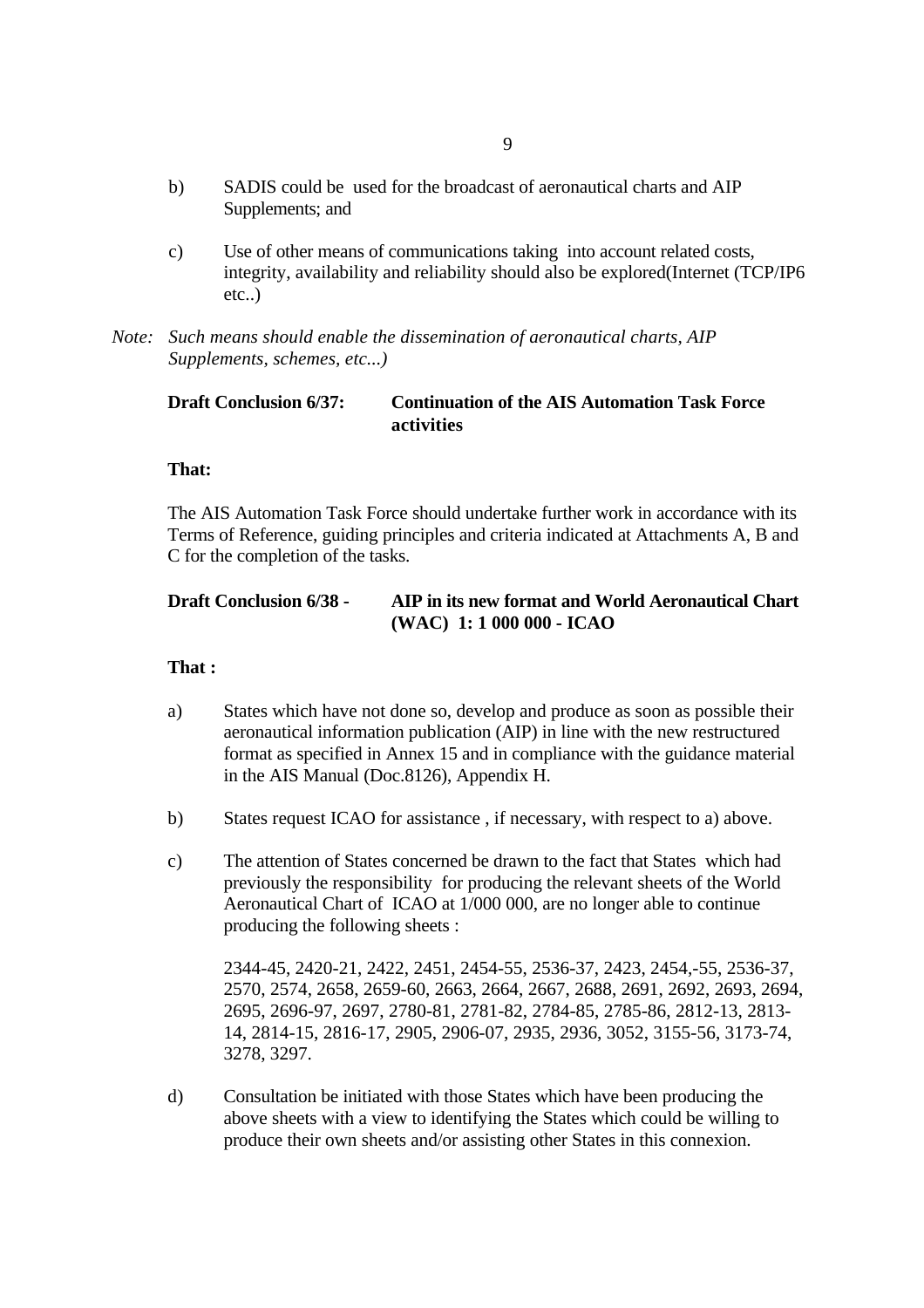### **Draft Conclusion 6/39- Promulgation of coordinates based on WGS-84 System**

### **That :**

- a) ICAO hire an Expert in geodesy to assist concerned States in their efforts to identify geographical coordinates whose geodesic surveys have already been conducted and which did not meet the specifications in Annexes 11 and 14 in respect to accuracy and integrity and conduct the reconversions of existing coordinates into those based on the Reference Geodesic System WGS-84, and determine what is remaining for the publication of these coordinates.
- b) The implementation status of WGS-84 by States in the AFI Region be noted, as it appears in Attachment A of this working paper.
- c) ICAO be requested to assist, where necessary, States having difficulties in publishing their coordinates whose surveys have already been conducted.
- d) A Task Force be established for the purpose of identifying States having the capacity to produce the WAC 1:000 000 and entrust such States with the responsibility for implementing this chart.

#### **Draft Conclusion 6/40: Provision of Search and Rescue Services**

#### **That**:

- a) The Secretariat follows through missions, the implementation of SAR provisions within the AFI Region and keep the APIRG apprised of developments.
- b) States accord high priority for the implementation of ICAO provisions in respect of search and rescue services.
- c) ICAO assists States through Special Implementation Projects (SIPs) in Order to promote the implementation of SAR provisions.
- d) That the States concerned in maritime SAR promote the existing ICAO/IMO protocols in order to enhance efficiency in the aeronautical maritime SAR.

#### **Draft Conclusion 6/41: Amendment to the AFI CNS/ATM Plan Doc.003 5th Edition.**

#### **That:**

CNS/ATM Sub-Group be requested to amend the AFI CNS/ATM Plan as follows:

1) **Amend** the target date for the implementation of RVSM from **2001** to **2002** in paragraph 2.1.4 of Doc. 003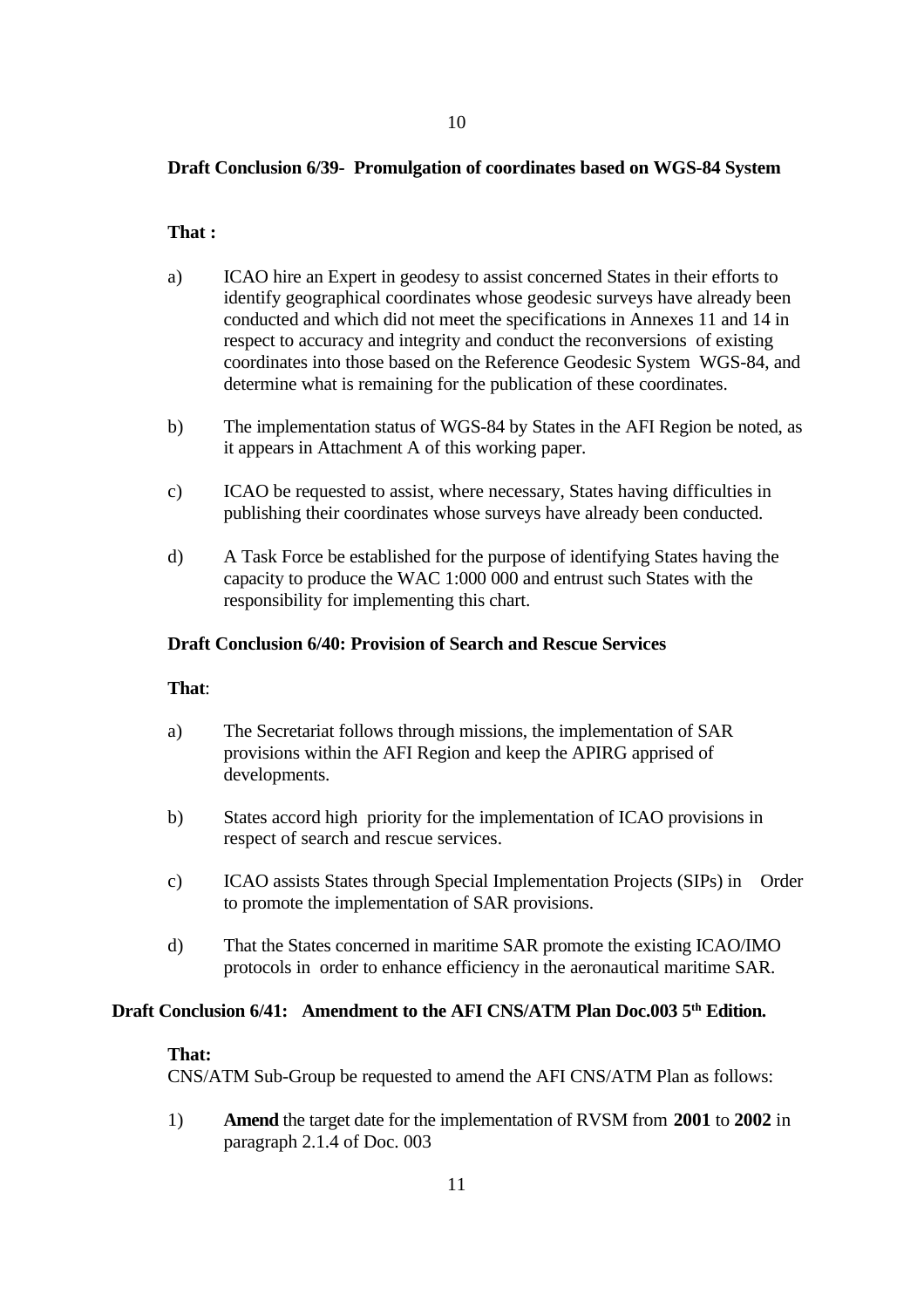- 2) Paragraph 2.2.1.6 "**add**" at the end of the paragraph, "**and the requirement for full VHF coverage**".
- 3) Paragraph 2.2.2.1.1 "**add**" at the end of the sentence "**to be confirmed by APIRG**".
- 4) Paragraph 2.2.3.2.4 "**add**" at the end of the sentence "**to be confirmed by APIRG**".
- 5) **Add** in areas relating to AR3 and AR9 by including "**ASMARA FIR**"
- 6) Appendix D under Angola **Add** "**Luanda TMA 1**" and Aerodrome **Add** "**Luanda aerodrome 1**" and "**Huambo Aerodrome 3**".
- 7) Appendix D:Under Tunisia **amend** as follows"**Djerba TMA 2** ", and "**Monastir TMA 1**".

### **Draft Conclusion 6/42:Establishment of Website in the ESAF and WACAF offices.**

### **That:**

a website be established at the ESAF and WACAF Offices to post information on shortcomings/deficiencies in the AFI States.

### **Draft Conclusion 6/43: Implementation of RNP and RVSM in the AFI Region.**

### **That:**

the Tasks relating to the implementation of RNP and RVSM in the AFI Region be assigned to the ASM/TF.

### **Composition:**

Algeria, Angola, Democratic Republic of Congo, Egypt, Kenya, Morocco, Nigeria, Sénégal, South Africa, Tunisia, Zambia, ASECNA, IATA and IFATCA.

### **Draft Conclusion 6/44: Implementation of RNP/5 in the AFI Region**

### **That:**

VHF coverage be improved in the Algiers, Brazzaville Dakar, Khartoum, Kinshasa, Luanda, Ndjamena, Niamey and Tripoli FIRs to facilitate early introduction of RNP/5.

# **Draft Conclusion 6/45: Coordination meeting between Libya and adjacent States**

# **That:**

As a matter of urgency, a meeting be organized between Libya and adjacent States,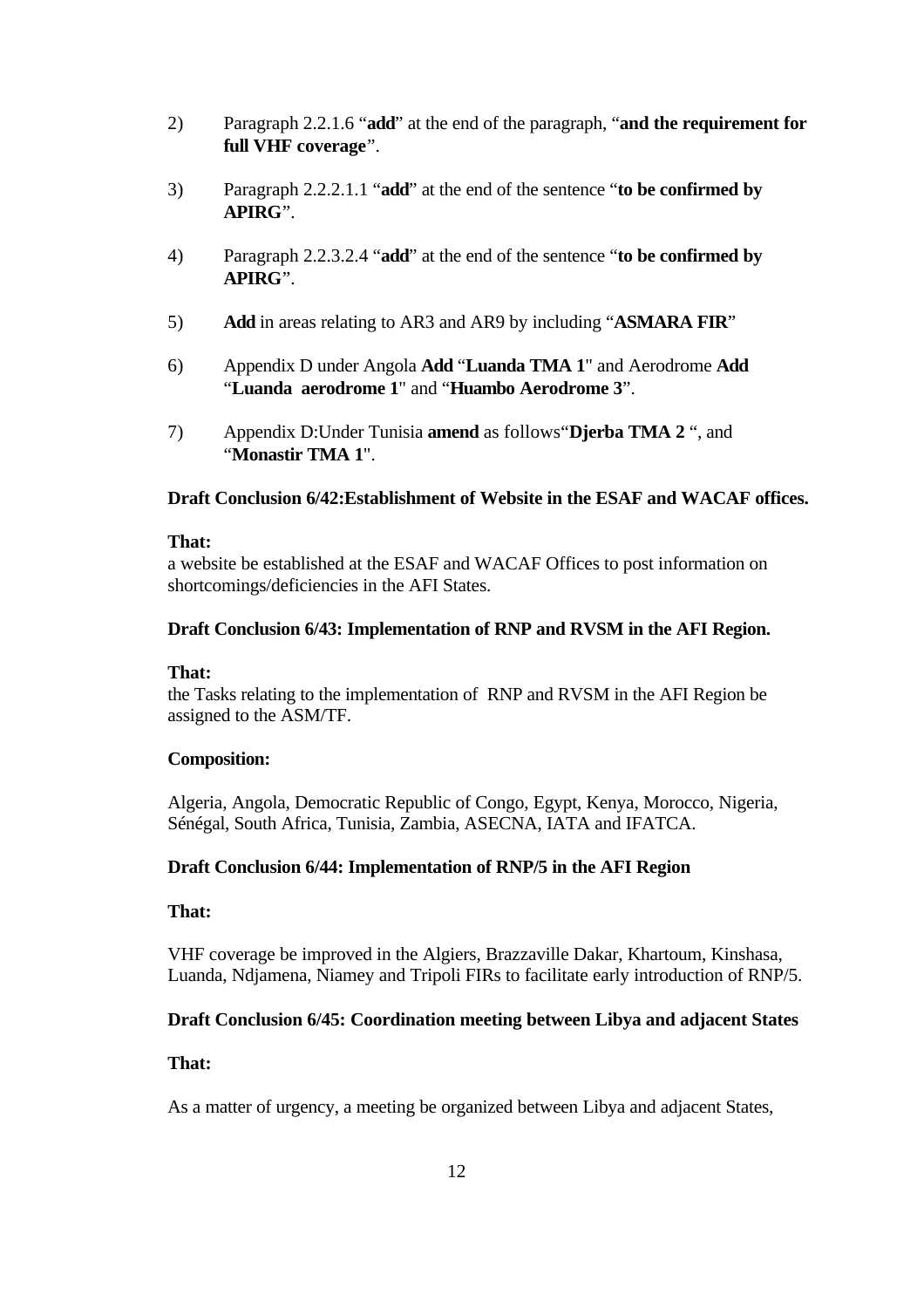under the aegis of ICAO, in order to address issues relating to ATS coordination procedures and communications.

*Note: The meeting noted that a meeting is planned from 3-5 September 2000 in Chad in order to address the issue*.

# **Draft Conclusion 6/46: Implementation of 10 minutes Longitudinal separation minima in the AFI Region.**

## **That:**

The non-implementation of 10 minutes longitudinal separation minima be included in the list of shortcomings against the States concerned.

# **Decision 6/47:Establishment of Human Factors Task Force**

**That:**

**A Human Factors Task Force is established with the following Terms of Reference and work programme.**

## **Terms of Reference:**

To study Human Factors problems related to air traffic control and make specific Recommendations with the view to ensuring the enhancement of quality services provided to users.

### **Work Programme:**

- 1) Establish a criteria for standard capacity of staff at an operational ATC unit;
- 2) Determine the hours of work and rest period;
- 3) Establish the desired environment and equipment required for an ATC operational position;
- 4) Consider issues relating to training, qualification, proficiency and licencing of air traffic control personnel;
- 5) Determine the Human-Machine interfaces;

### **Composition:**

Algeria, Angola, Democratic Republic of Congo, Egypt, Kenya, Morocco, Nigeria, Sénégal, South Africa, Tunisia, Zambia, ASECNA, IATA and IFATCA.